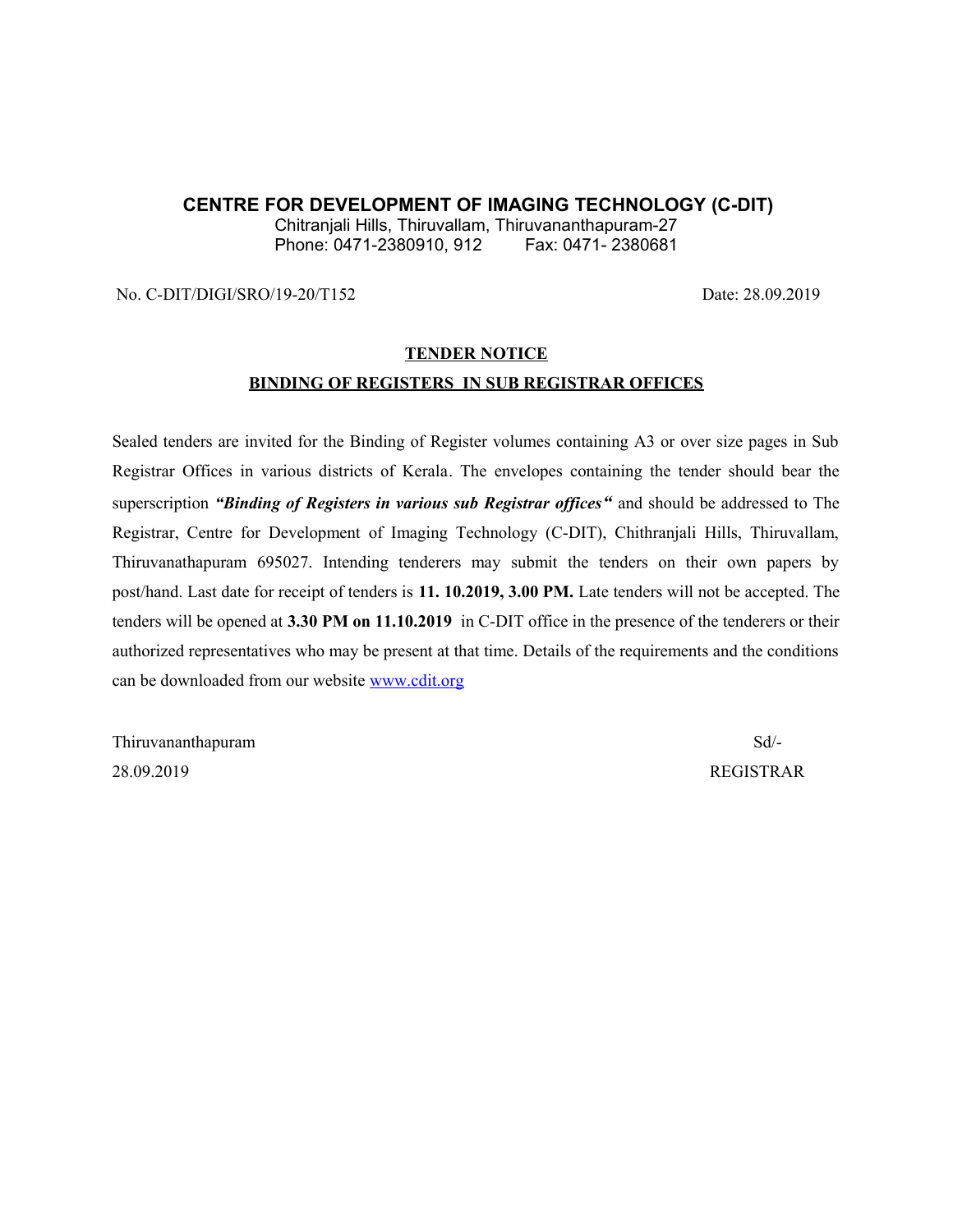# **CENTRE FOR DEVELOPMENT OF IMAGING TECHNOLOGY (C-DIT)**

Chitranjali Hills, Thiruvallam, Thiruvananthapuram-27 Phone: 0471-2380910, 912 Fax: 0471-2380681

No. C-DIT/DIGI/SRO/19-20/T152 Date: 28.09.2019

# **TENDER FOR BINDING OF REGISTER VOLUMES IN SUB REGISTRAR OFFICES**

## **Scope of work:**

To bind the Registry volumes housed at different Sub Registrar offices all over the state. Volume of registers to be bound will be around 4500. The registry volumes are mainly of three types, namely Book I, Book III and Book IV. Size of the paper will be A3 or above.

## **SPECIFICATIONS FOR BINDING WORK**

- 1. Hard book binding following the method of section sewing with over casting (Minimum 10 sections for Book I with 250 sheets and minimum 3 sections for Book III and Book IV with 60 sheets). The sheets are little more than A3 size.
- 2. Each volume shall be provided with at least two free flyleaves and third pasted on the inside cover on each side of the cardboards. Tough paper shall be used for the purpose.
- 3. Stitching of books should be strong, stable and suitable according to the thickness of the spine of the books. Section should be sewed with tapes of close texture on the book, three inches apart and the ends shall be inter-sewn with cardboards.
- 4. The cardboards used for binding must be of 32 oz (925gm/m2) and rexin must be of superior quality.
- 5. Quality glue mixed with copper sulphate used in the binding.
- 6. The sequence of the pages is numbered from 1-500 in Book I register, 1-120 in Book III & IV registers and it should be maintained as such.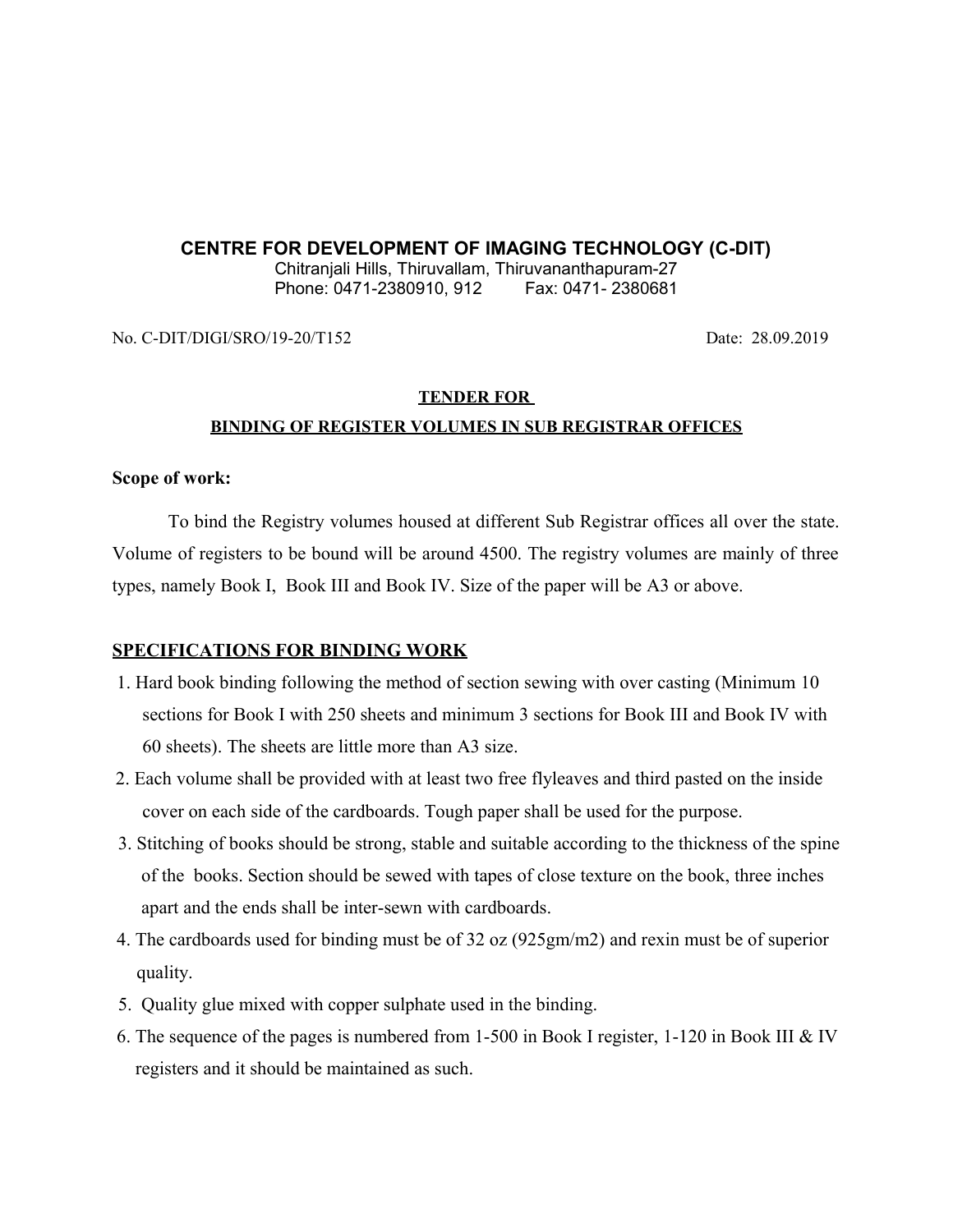#### **GENERAL TERMS AND CONDITIONS**

1. This Tender is invited for the **"***Binding of Registers in various sub Registrar offices"* for one of the projects taken up by C-DIT

#### **2. ELIGIBILITY CRITERIA OF TENDERER**

To qualify for award of the work, the intending bidder must have prior experience in executing similar binding work done to at least two clients in the last two years, and also have experienced man power for executing such binding works.

- 3. The bidders will be responsible for effecting the binding work to the entire satisfaction of the undersigned or his authorized representatives. In case any defect in the work is noticed, such volume of registry must be re-bind at the risk and cost of the agency.
- 4. The firm must have received work order worth at least Rs.10 lakh for the Book Binding following the method of section sewing with over casting of A3 or above sized documents.
- 5. Bidder shall invariably be accompanied by detailed proof of work undertaken to various clients, work experience history, other technical details pertaining to binding large volumes of books and registers. In the absence of full details and technical specification the tenders will be rejected.

#### **OTHER TERMS AND CONDITIONS**

- 6. The binding of all volumes shall be completed before 31st March 2020.
- 7. The undersigned does not bind himself to accept the lowest tender and reserve himself the rights of accepting the whole or any part of the tender and the bidder shall be bound to do the work at the rates quoted. C-DIT reserve the right to split the binding work among one or more bidders, at the sole discretion.
- 8. **The register volumes for binding must be collected from each location specified by C-DIT and bound volumes returned to the locations by the agency at their own expense under the supervision of C-DIT.**
- **9. No advance payment will be made against binding of Registers.**
- 10. The rate quoted by the bidder shall be inclusive of the transportation charges. Rates quoted by the bidder shall be valid for a period of six months from the date of opening of the tender.
- 11. The agency shall submit the schedule of work completion before the commencement of work.
- **12. All documents received by the agency/bidder shall be examined/pre-arranged properly before binding.**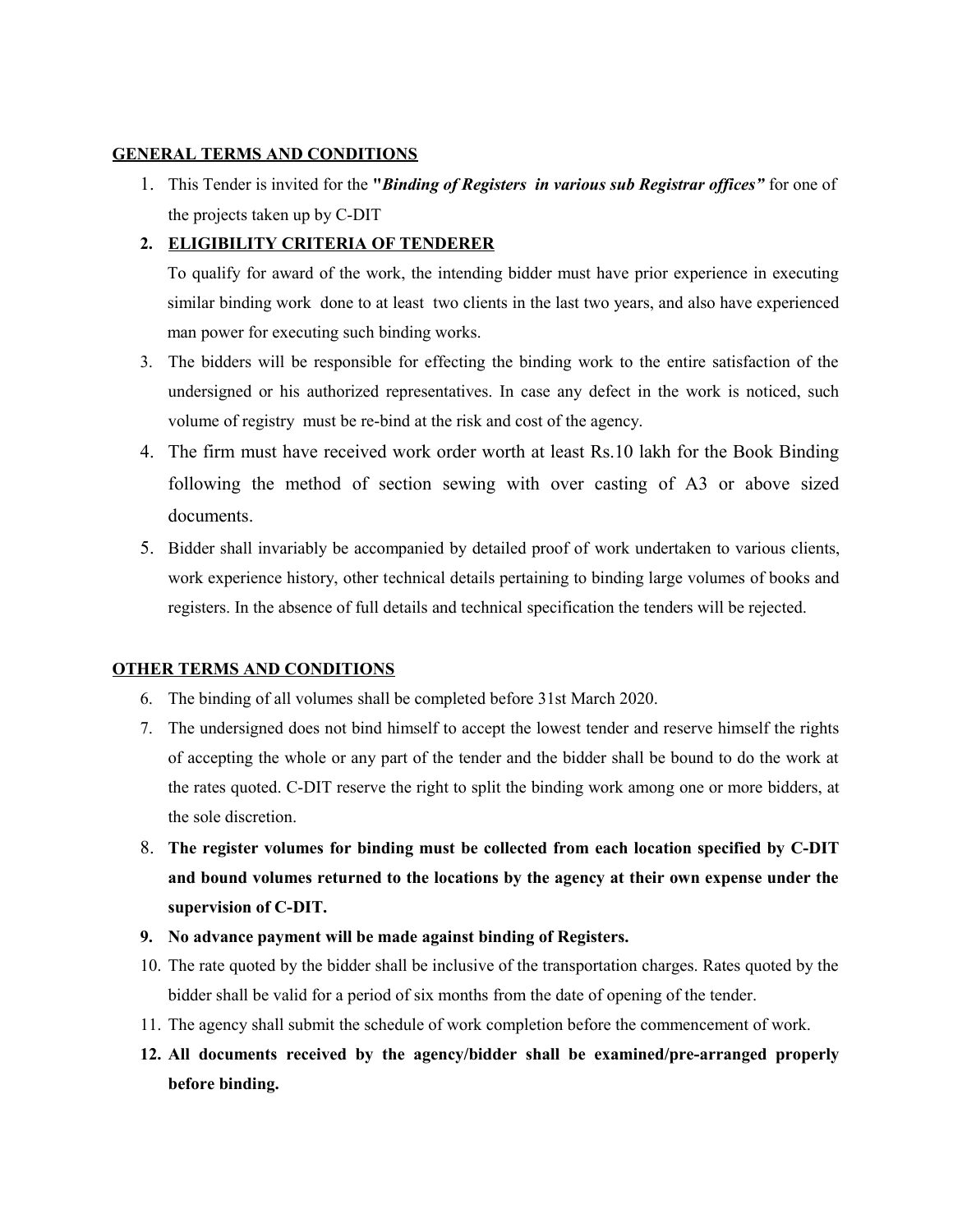- 13. The rate should be quoted for binding books, on per book basis inclusive of tax. The tenders which do not indicate this essential information will not be considered.
- **14. There is no separate bid form. The agency/bidder shall submit the rate offers in their own paper.**
- **15. The rate quoted shall be firm and no enhancement will be allowed under any circumstances.**
- 16. If the bidder furnishes wrong and/or misguiding data, statement(s), tender with incomplete documents or information and conditional tenders will be rejected. Quoting unrealistic rates will be treated as disqualification.
- 17. Any dispute / differences between the parties arising out of and in connection with the contract shall be settled amicably by mutual negotiations. Unresolved disputes/ differences, if any, shall be settled by Arbitration and the arbitration proceedings shall be conducted at Thiruvananthapuram (India) in English language, under the Indian Arbitration and Conciliation Act(Amended), 2013. Unsettled disputes will be referred to courts and courts in Thiruvananthapuram/ Kerala will have exclusive jurisdiction over the same.
- 18. C-DIT reserve the right to cancel any or all tenders without assigning any reasons whatsoever.
- 19. EMD: The bidder shall submit EMD of Rs. 10,000/- ( Rupees Ten Thousand only) along with the tender in the form of Demand draft drawn in favour of Registrar, C-DIT payable at Thiruvananthapuram.
- 20. Performance Bank Guarantee (PBG)/ Security Deposit: The successful bidder shall submit Contract Performance Guarantee for 5% of the value of contract either in the form of Demand Draft or a bank guarantee from a scheduled bank at no extra cost in a performa prescribed by C-DIT. The PBG shall be valid for period of six months from the date of issuing work order.
- 21. PAYMENT TERMS

100% payment after successful completion of work.

- 22. Agreement: The Successful bidder within 7 days of getting confirmed work order has to enter an agreement with C-DIT in Rs.200 worth non judicial stamp paper.
- 23. Authority: The authority for the acceptance of the tenders rests exclusively with the C-DIT. The C-DIT does not undertake to accept the lowest or any particular tender or to assign any reason whatsoever for the rejection of any tender.
- **24. The last date for submission of tender 11.10.2019 3.00 PM. The tender will be opened on the 11.10.2019 at 3.30 PM**